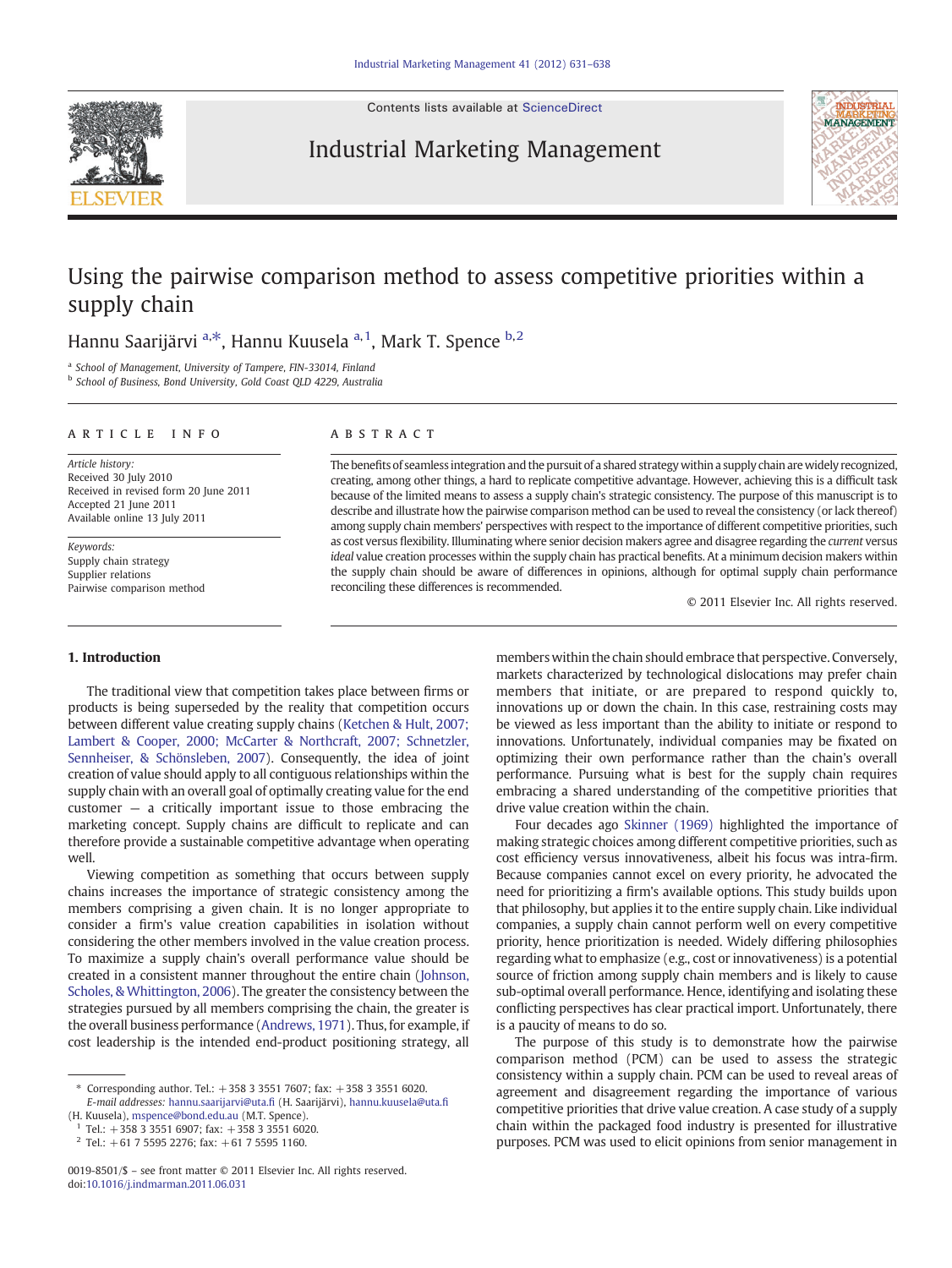each member of the supply chain about how value is created within the supply chain as well as how value should be created. These two perspectives, which need not be in agreement within or across firms, provide a basis for an in-depth analysis of the strategic consistency within the supply chain.

The overarching supposition is that the greater the difference between these two views (the current versus the ideal state), the less ideal is the current strategy being pursued; and the greater the differences in perspectives across organizations comprising the chain, the less there is consistency in strategy among chain members. As [Swink, Narasimhan,](#page--1-0) [and Kim \(2005\)](#page--1-0) note, practitioners and researchers do not have an adequate understanding of the role that consistency in value creation plays in achieving superior performance. To the authors' knowledge PCM has not been used to assess the strategic consistency within a supply chain. By working through a real-world example, the advantages and challenges of PCM are discussed.

### 2. PCM as a method to elicit managers' opinions

Managers could simply be asked to rank the relative importance of competitive priorities in the value creation process. Unfortunately, this straightforward approach has been criticized for being too abstract and resulting in inconsistencies [\(Zahedi, 1986](#page--1-0)). Importance weights could also be obtained by asking respondents to express their opinions using traditional five- or seven-point Likert scales [\(Christiansen, Berry, Bruun,](#page--1-0) [& Ward, 2003; Morash, 2001\)](#page--1-0). However, as [Kim, Yoon, and Yun \(2005\)](#page--1-0) have suggested, respondents may evaluate many/most of the priorities as important, which would yield little strategic insight. Alternatively, asking respondents to distribute points (typically 100) across various attributes has also been used, but it can also result in little variance in perceived relative importance ([Christiansen et al., 2003\)](#page--1-0).

The supply chain cannot perform well on every competitive priority, hence trade-offs exist and therefore prioritization is needed. In that respect, the pairwise comparison method (PCM) as a method for eliciting managers' preferences is in balance with the idea of the trade-off concept as it forces respondents to reveal their preferences when priorities are compared against each other. Moreover, this is reminiscent of the everyday lives of managers who face choices between different priorities, such as whether to reduce costs by trimming R&D expenditures.

PCM is a suitable method for assessing strategic consistency. It not only returns a ranking for a set of priorities, but also shows how much more/less important managers consider a given priority, both within a firm as well as across firms comprising the supply chain. As such, PCM offers more information for evaluating and developing the strategic consistency of the supply chain relative to other approaches. Since its introduction, PCM has been widely used, most notably in the context of the Analytic Hierarchy Process (AHP) [\(Saaty, 1980, 1994; Saaty & Vargas,](#page--1-0) [2001](#page--1-0)).

#### 3. Illustrating PCM: a case study of a food industry supply chain

To illustrate what can be learned from PCM, this method was applied to assess the strategic consistency of a supply chain operating in the packaged food industry. The supply chain consisted of four channel members: a package manufacturer (company A), raw material supplier (B), food manufacturer (C), and retailer (D). The supply chain studied produces a variety of different convenience foods, including ready-made meals, pizzas and casseroles. All the companies were among the top three performers in their respective industries measured by market share, and two of them were also internationally acknowledged market players.

Nine managers provided the pairwise comparisons: three managers from company A, one from company B, three from company C, and two managers from company D. All were senior decision makers with a direct connection to the strategic decision-making process within the firm.

#### 3.1. Choosing an appropriate set of priorities

Choosing which priorities (e.g., cost? reliability? flexibility?) to emphasize is the first step in the analysis process and is of critical importance [\(Takala, Leskinen, Sivusuo, & Hirvelä, 2006](#page--1-0)). Existing literature is consistent, both theoretically and empirically, in advancing four competitive priorities: cost, reliability, speed, and flexibility [\(Swafford, Ghosh, & Murthy, 2006; Ward, McCreery, Ritzman, & Sharma,](#page--1-0) [1998](#page--1-0)). More recently, innovation and collaboration have emerged to extend the view of the value creation process; collaboration, in particular, has been widely recognized [\(Corsten & Kumar, 2005](#page--1-0)) and some argue will become increasingly important [\(Ogden, Petersen, Carter, & Monczka,](#page--1-0) [2005](#page--1-0)).

In addition to the literature review, three independent food industry experts were interviewed to gain their insight and feedback about the appropriateness of the proposed priorities in the case study context. The experts were interviewed separately and were asked to describe what they perceived as the critical drivers of value creation within the food industry. At this stage, the goal is to develop a valid, parsimonious list of competitive priorities. This list is likely to vary across industries.

To cross-validate the appropriateness of the chosen priorities, after providing the pairwise comparisons, discussed below, the senior managers of the companies comprising the supply chain were asked to describe the extent to which the chosen priorities actually represented the value creation process. The managers agreed on the chosen priorities, which validated the use of these six priorities. [Table 1](#page--1-0) summarizes the chosen priorities used in the case study as well as their definitions.

#### 3.2. Data generation: collecting pairwise comparisons

Before eliciting the pairwise comparisons the study participants were given a presentation about the six priorities that were to be compared against each other. Definitions for each priority were given as well as a short discussion of what they meant in the given supply chain context. Participants — nine senior decision makers spread across the four firms comprising the chain — were encouraged to ask questions if something remained unclear.

These senior decision makers were then asked to rate the relative importance of one competitive priority over another on symmetric 1–9 interval scale (see [Fig. 1\)](#page--1-0). This interval scale has been shown to enjoy robust psychometric properties and has been widely used since its introduction in the context of AHP [\(Harker & Vargas, 1987; Saaty, 1980;](#page--1-0) [Searcy, 2004\)](#page--1-0).

The six competitive priorities resulted in 15 pairwise comparisons, each of which was rated twice. In the first round of comparisons respondents were asked to reach a consensus (at the firm level) on the competitive priorities with respect to the current value creation process within the supply chain. After providing these responses, they were then asked to reach a consensus on the two competitive priorities that were more important in an ideal value creation process within the supply chain. As a result, a general picture of the current value creation process as well as a vision of the ideal value creation process was achieved.

In each of the companies A, C and D more than one senior manager provided pairwise comparisons. Thus, before pairwise comparisons were elicited respondents were encouraged to share their opinions with the other members of the group. Many methods can be used to consolidate their judgements. For example, consensus, vote and geometric mean of the individuals' judgments can be used [\(Lai, Wong,](#page--1-0) [& Cheung, 2002](#page--1-0)). The use of vote or geometric mean can yield a generalised view of the value creation process, but arguably one that lacks a clear picture of how the firm actually prioritizes competitive priorities. Voting, for example, would represent the majority opinion, but may be far from representing the minority opinion. In this study, respondents were asked to reach a consensus on each comparison. Reaching a consensus in itself has the potential to be a powerful